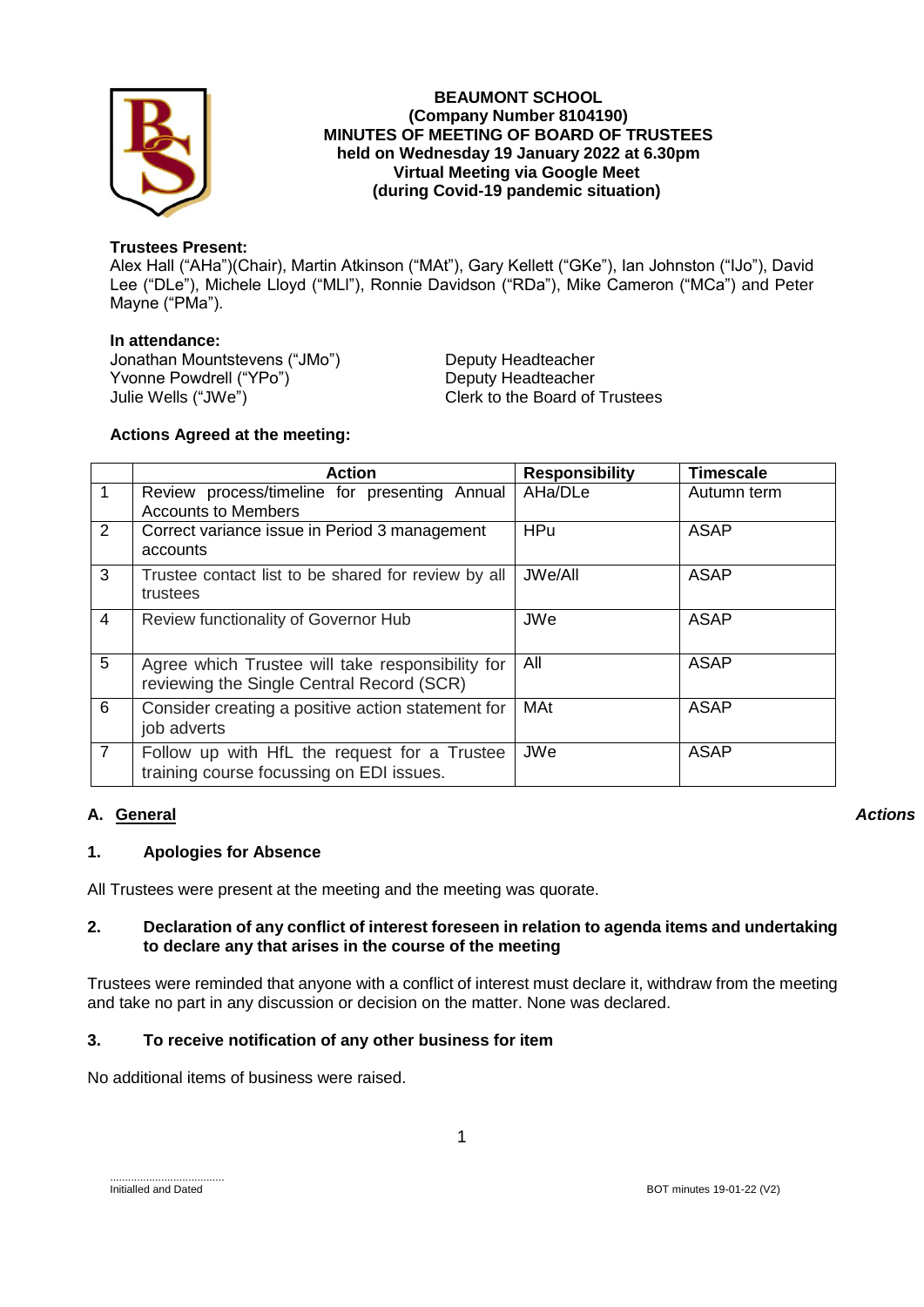### **4. Approval of minutes of the meeting on 13 October 2021 and 8 December 2021 and matters arising**

The minutes of the meeting on 13 October 2021 were agreed as drafted. The action points from the 13 October 2021 meeting were considered as follows:

|                | <b>Action</b>                                                                             | <b>Responsibility</b> | <b>Timescale</b> | <b>Update</b>                                                                                |
|----------------|-------------------------------------------------------------------------------------------|-----------------------|------------------|----------------------------------------------------------------------------------------------|
|                | Review and provide input in relation to the<br>auditors "must" list by required deadline. | All                   | <b>ASAP</b>      | Done                                                                                         |
| $\overline{2}$ | Re-word use of "appreciation" in Strategy<br>and Vision document.                         | AHa                   | ASAP             | AHa to action                                                                                |
| 3              | Child Protection Self Review Checklist<br>deferred to the next meeting.                   | YPo/ PMa              | Next meeting     | Item on the<br>agenda                                                                        |
| $\overline{4}$ | Trustee review of the School Complaints<br>File to be circulated via email.               | IJo                   | ASAP             | <b>IJo had reviewed</b><br>and provided a<br>report by email in<br>advance of the<br>meeting |
| 5              | Minor corrections to be made to<br>the<br>Schedule of Financial Delegation                | SBa                   | <b>ASAP</b>      | Done                                                                                         |

The minutes of the meeting on 8 December 2021 were agreed as drafted. The action points from the 8 December 2021 meeting were considered as follows:

| <b>Action</b>                             | <b>Responsibility</b> | <b>Timescale</b> | <b>Update</b>    |
|-------------------------------------------|-----------------------|------------------|------------------|
| HPu to circulate the final version of the | - HPu                 | ASAP             | To be circulated |
| accounts incorporating minor changes by   |                       |                  | after the        |
| email.                                    |                       |                  | meeting          |

# **B. Reports and Updates**

### **5. Covid-19 Update**

MAt reported that the Covid testing at the start of term had gone well with 1,327 students tested and only 2 positive test results in school which was much lower than anticipated. He also reported that there were no teaching staff absent due to Covid and around 20 students isolating at the time of the meeting. There had been quite a few Year 13 students off in the previous week whilst their mock exams were taking place.

The 6<sup>th</sup> Form Open Evening had run successfully the previous night with some changes to the format and the Year 9 Options information evening was still scheduled to go ahead. MAt thanked Trustees for attending the 6th Form Open Evening. Parent Consultation Evenings were still being planned as online events at this stage.

MAt reported that the school had been given the date of 1 February as the second vaccination date for students with an expectation of a maximum of 400 students participating. MAt reported that there had been a DfE announcement earlier that day regarding the use of masks and that they were no longer required in classrooms from the next day, but the school would keep them in use in communal areas until the following week.

Trustees queried what proportion of staff were fully vaccinated and MAt responded that nearly the entire staff were double vaccinated. Trustees asked whether the school needed marshals in place for the

......................................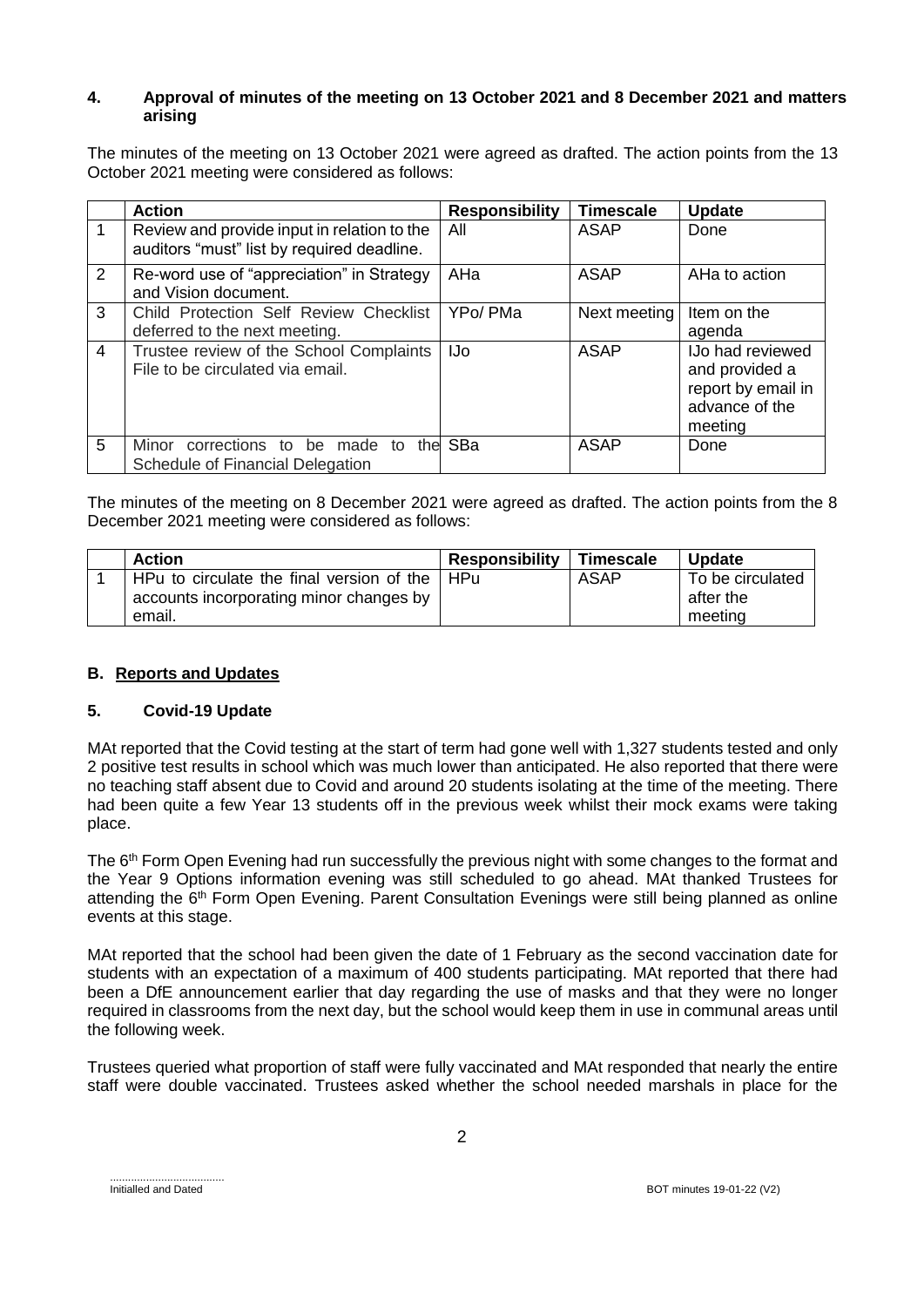vaccination programme and MAt responded that this was under consideration in terms of which day made most sense and also what other schools had experienced in this round of vaccinations.

Trustees had no further questions, and thanked MAt for his update.

### **6. Student and House Leadership Update**

MAt reported that Student Voice was an area that was developing in order that the school could gather more student opinion. In the Sixth Form, subject specific student panels had been set up by Jo Tolley, Head of Sixth Form and these had been going well. Year 8, 9 and 10 student panels had also met in the previous week.

The Sustainability Group was scheduled to meet with LT the next day and it was agreed that it would be useful to share information from this Group with Trustees on the Extended Strategy Day in February. A student group had been set up by Zoe Shepherd to get feedback on catering provision and the school had emailed parents to announce the trial of "Meat free Mondays" this term, which had predominantly had positive feedback from parents.

Trustees thanked MAt for his update.

### **7. Committee reports and updates:**

### **A. Resources**

It was noted that the minutes from the Resources Committee meeting on 11 November 2021 had recently been circulated to the Resources Committee.

Trustees raised a question as to whether the process and timeline for presenting and approving the Company Financial Statements with Members could be reviewed, as this was the first full academic year in which the School had separated the roles of Members and Trustees, and it was felt that more time was accordingly needed for the process. *AHa/DLe*

### **B. Community, Teaching and Learning**

It was noted that, at the last Community, Teaching and Learning Committee meeting, it was confirmed that summer exams are expected to take place and that Ofqual has published some contingency arrangements in case there was any disruption. The School was keeping parents updated.

### **8. Acknowledgement of receipt and review of the Management Accounts**

The Trustees had considered the Management Accounts for Period 2 (October) and Period 3 (November) which had been circulated prior to the meeting. These reports were also due to be reviewed in detail at the next Resources Committee meeting. Trustees queried the variance against DfE revenue income in Period 3 as it looked like figures were not showing correctly. It was agreed that these would be checked *HPu*before review at the Resources Committee meeting.

There were no further questions from Trustees.

### **9. Capital Projects Update**

### **FAB Project**

MAt reported that a communication had been sent to Ashe Construction making a proposal regarding the outstanding retention monies being used by the school to rectify specific issues. Ashe had responded to say that they were considering the proposal.

3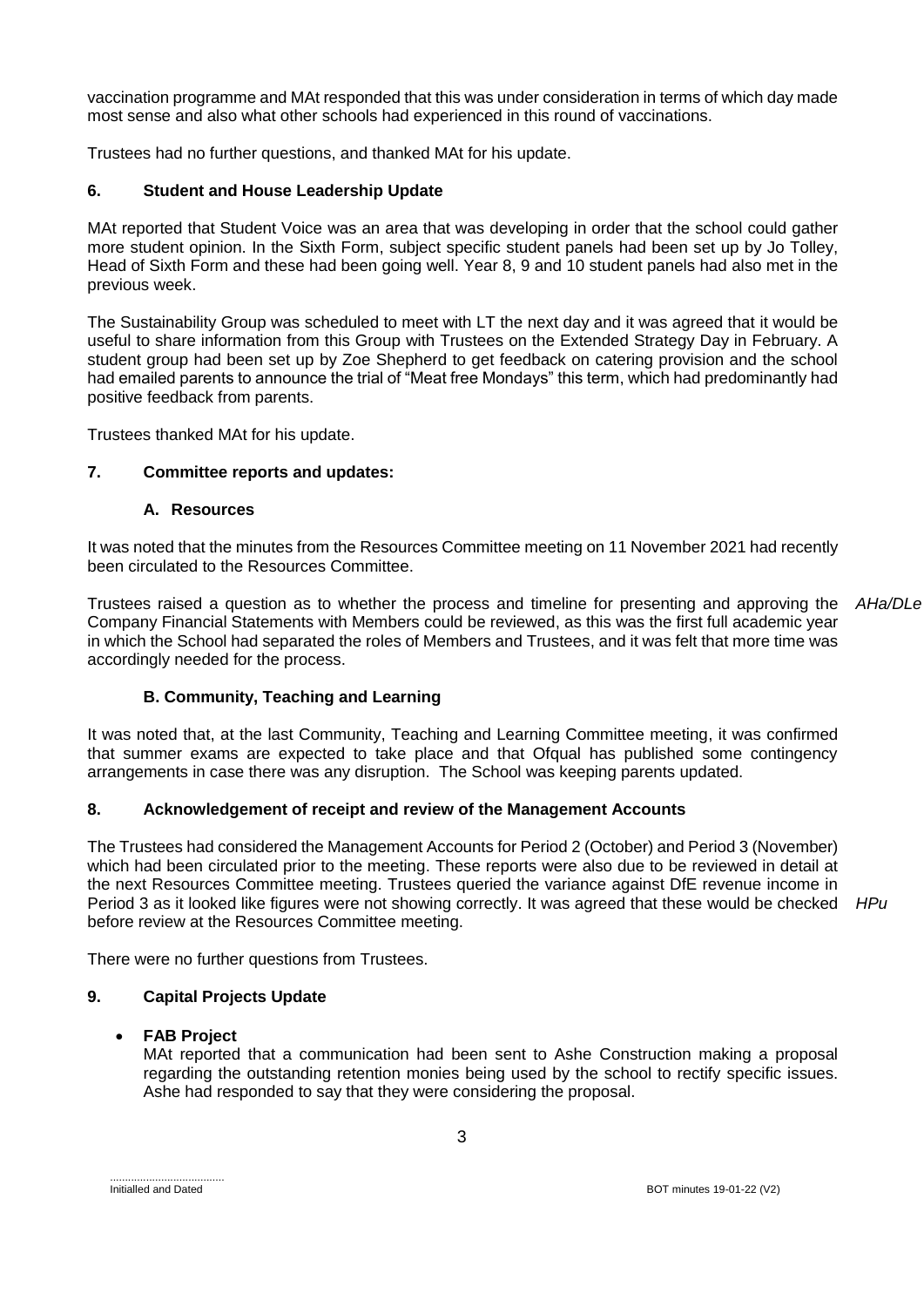### **Science Project**

The Science Block had one financial matter outstanding relating to access control. The school had made an offer to share the cost, but TJ Evers had rejected this offer and therefore the final payment was still outstanding.

### **CIF bid**

A bid in relation to replacement of the hall and replacement windows had been submitted to the CIF 2022/23 round, with the outcome expected in April.

MAt reported that the school had met with Saunders Architects who had an ex-student doing a degree apprenticeship with them and was in discussion with them regarding the existing hall and what might be done to redevelop this facility.

Trustees thanked MAt for his update.

### **10. Chair's Update:**

It was noted that the Trustee Contacts list needed to be reviewed and updated by all Trustees and that, if any Trustee were not happy for this information to be shared, they should confirm this. *JWe/All*

Trustees expressed a preference for document sharing to be undertaken electronically on a file sharing platform rather than by email. JWe agreed to review the functionality of Governor Hub and Google Drive with a view to adopting one of these. Trustees expressed the view that Google Drive should be able to meet the requirements. *JWe*

### **a) Update on Trustee recruitment plans**

AHa reported that the services of a recruitment company had been used to help with recruiting new Trustees. Three candidates had been interviewed by AHa, IJo and MAt and all three candidates were recommended for co-option to the Board. It was proposed that all three be co-opted (summary details of the individuals' CVs had been distributed to Trustees).

The question of diversity of the existing Board was discussed and whether co-opting these three candidates addressed this and, if not, whether co-opting all three might limit opportunities going forward. Trustees also queried whether there had been any BAME candidates considered for these appointments and whether this was something that the recruiter could provide any more information on. It was agreed that using a recruiter had been useful in terms of advertising more widely and therefore the candidates were from a wider geographical area and more diverse background than had been the case in the past. Trustees also raised a question as to whether other local schools had managed to introduce more diversity into their governance structures and whether there was a perception of Beaumont which potentially affected the diversity of Trustee candidates coming forward.

There was also a discussion regarding an existing member of staff who had expressed an interest in becoming a Trustee and who would bring more diversity to the board. Trustees expressed the view that, if members of staff were being proposed as Trustees, then there needed to be an open and robust selection process. It was noted that the Governance structure had recently been changed to align with the Academy Trust Handbook (ATH) which expresses a strong preference that no employee (other than the Headteacher) should be a Trustee. MAt queried whether addressing the lack of diversity would be sufficient justification for not meeting that strong preference. It was agreed that, if the Trust was going to allow staff to become Trustees, then any recruitment process needed to be fair, but also not be seen as specifically recruiting staff as Trustees by virtue of their roles, but by virtue of the experience and contribution which they would bring to the board.

All Trustees were encouraged to use their networks and consider how to reach out and find more diverse candidates for Trustees.

<sup>......................................</sup>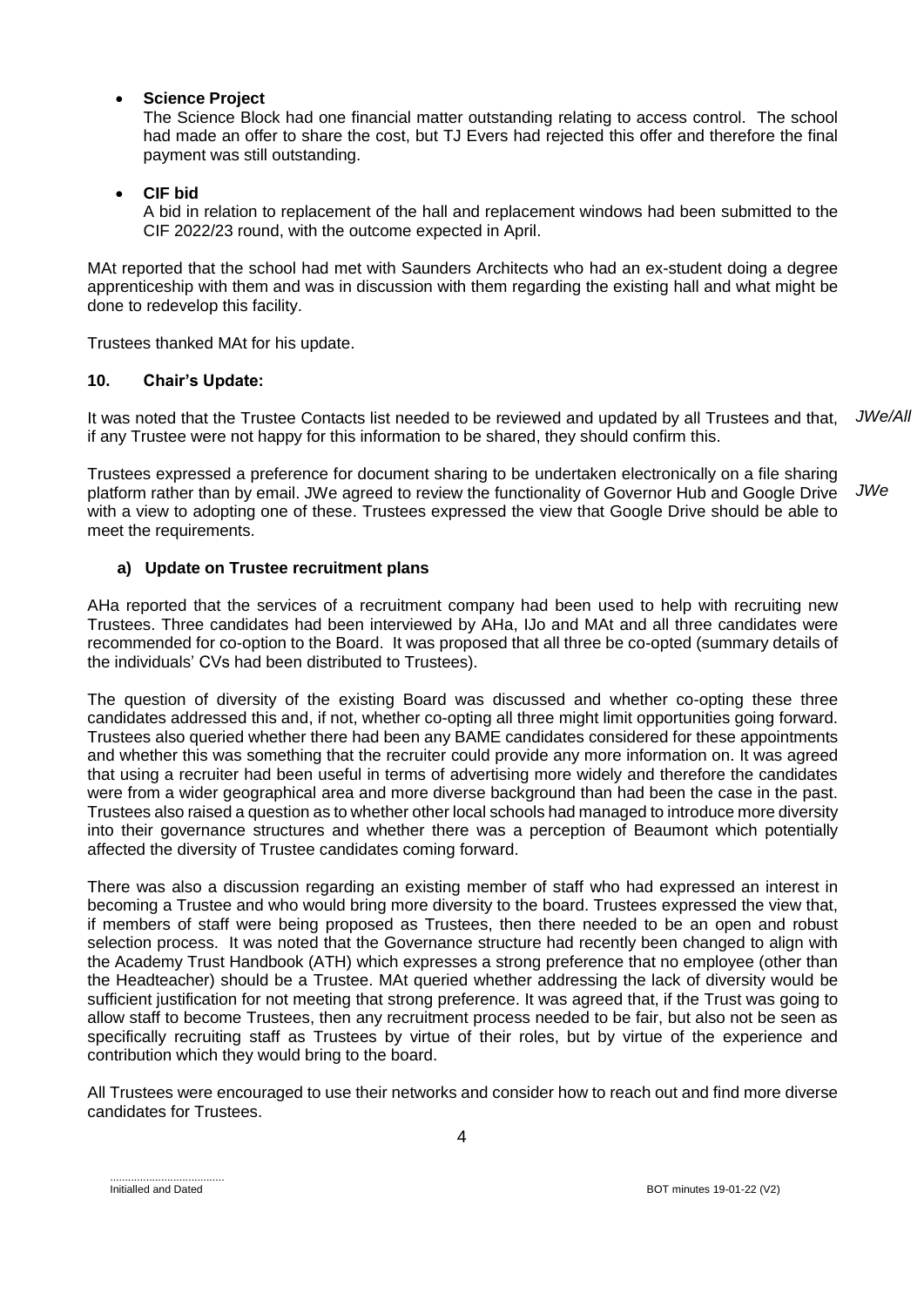It was unanimously agreed that the three proposed candidates be co-opted as of the meeting date and that they would be invited to attend the Extended Strategy Meeting.

# **b) Planning for the Extended Strategy Meeting**

The plan for the Extended Strategy Meeting in February was discussed and the following items were proposed:

- Review of the Self Evaluation Document (SED);
- Considering the NGA's "Greener Governance" campaign and whether to sign up to their mission statement;
- Meeting with the Student Sustainability Group;
- Considering the Estate Management Plan and future capital projects;
- Trustee Skills audit; and
- Spending time in school shadowing students (Trustees to confirm whether they were able to attend from 11 am on the day).

### **c) \* Review links to departments**

The list of departmental links had been distributed before the meeting. Three vacancies were currently showing but this would be revisited once the three new Trustees were on board. JMo confirmed that all departments scheduled for review this year had a link Trustee.

### **d) Equality, Diversity and Inclusion**

EDI elements had already been discussed under Update on Trustee Recruitment, above.

#### **11. Head's Report**

MAt verbally reported on the following:

### **Staffing update**

A number of new staff had been appointed including a Spanish teacher, TA autism specialists and admin support, and additional part-time caretaking staff. There were vacancies for an Assistant Headteacher, a teacher of English with Head of Year responsibility, TAs, and a PE maternity cover.

### **Sixth Form Open Evening**

The Sixth Form Open Evening had taken place the previous evening with some presentations online to avoid large numbers congregating. MAt thanked Trustees for attending on the evening. Over 150 external students attended the evening. 20 families had signed up on the evening for daytime tours.

Sixth Form funding was set to increase by £350 per student in the next academic year and external students were needed to maintain the high Sixth Form student numbers as the current Year 11 was the last year with six forms rather than seven.

Trustees fed back on the Sixth Form Evening commenting that it was well attended, vibrant, positive and busy, with lots of positive feedback from visitors.

### **UCAS update**

......................................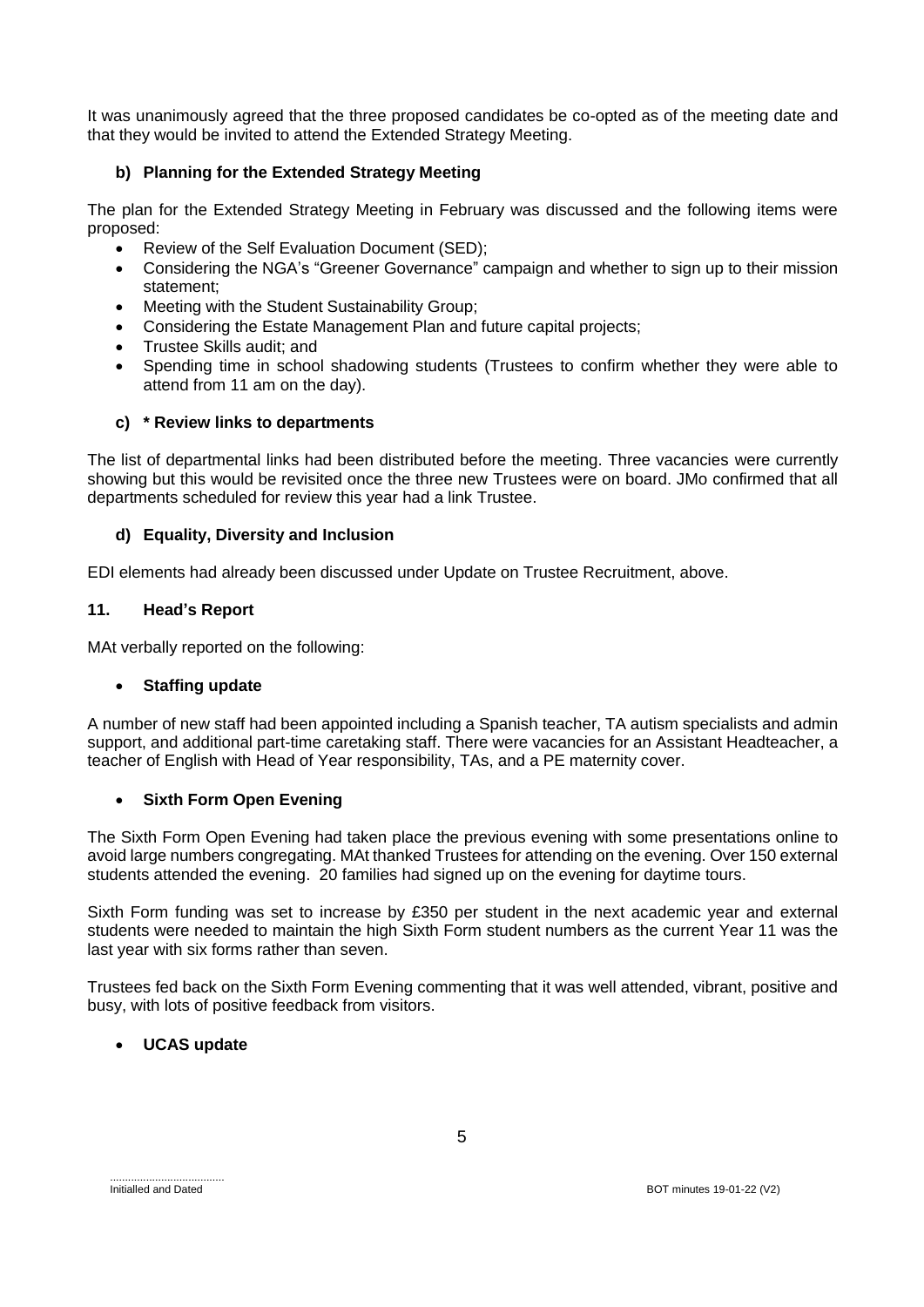It was a record year for UCAS applications with 220 applications nearly completed ahead of the deadline of 26 January. At the date of the meeting there had been three Oxford offers with 16 students interviewed, and the school was waiting for outcomes for nine students interviewed by Cambridge.

# **Ofsted ParentView**

The link to the ParentView website had been shared in advance of the meeting. At the time of the meeting, 20 parents had completed the online questionnaire and the current results were discussed. Overall, the survey results looked very positive with 100% of respondents saying that they would recommend the school.

MAt's update re possible expansion is recorded in Part 2 confidential minutes.

There were no further questions and Trustees thanked MAt for his update.

# **12. Review of the Secondary Schools Effectiveness Advisor Report**

Trustees had considered the report which had been circulated in advance of the meeting for their review. MAt reported that the School Effectiveness Advisor from HfL has been in school on two occasions and he felt that the adviser was a very experienced colleague and that there had been good conversations with the Head of Maths regarding the Maths curriculum.

AHa had met with the advisor as part of MAt's performance appraisal process and felt that it had been a positive experience with the advisor showing a very high level of understanding of the school.

Trustees queried the section on Key Staff Wellbeing Issues (which was blank) and MAt responded that staff wellbeing had been discussed, but it was not considered an issue that needed addressing.

Overall, it was a good report and the Advisor's view was that the school was likely to maintain its Outstanding rating. It was noted that Quality of Education would be considered in more detail during a further visit.

# **13. Admissions update (ratify recent changes for website at end February)**

Trustees had considered the updated admissions criteria which had been circulated in advance of the meeting for their review.

The revised criteria were agreed.

# **14. Safeguarding Update**

It was noted that the key safeguarding points relating to keeping students safe in the context of Covid had already been discussed as part of the Headteacher's Report. It was reported that the school now had six trained Designated Senior Persons (DSPs), including the Head of Year 12, to deal with the number of cases. The DSPs met weekly to review the students on the watchlist. Mental health issues continued to be a challenge with the number of students with eating disorders increasing throughout the school and (in severe cases) resulting in hospitalisation.

### **15. Child Protection Self Review Checklist (school's progress vs action plan – deferred from October 21)**

YPo reported that the team of DSPs had gone through the self-review checklist and that PM (as the Trustee with responsibility for Safeguarding) had met with YPo to consider the checklist and review the action plan. Initial actions have been completed including the introduction of a regular staff bulletin, regular staff quizzes, and the creation of an "Action and Info" card to be carried by all staff. Trustees asked

......................................